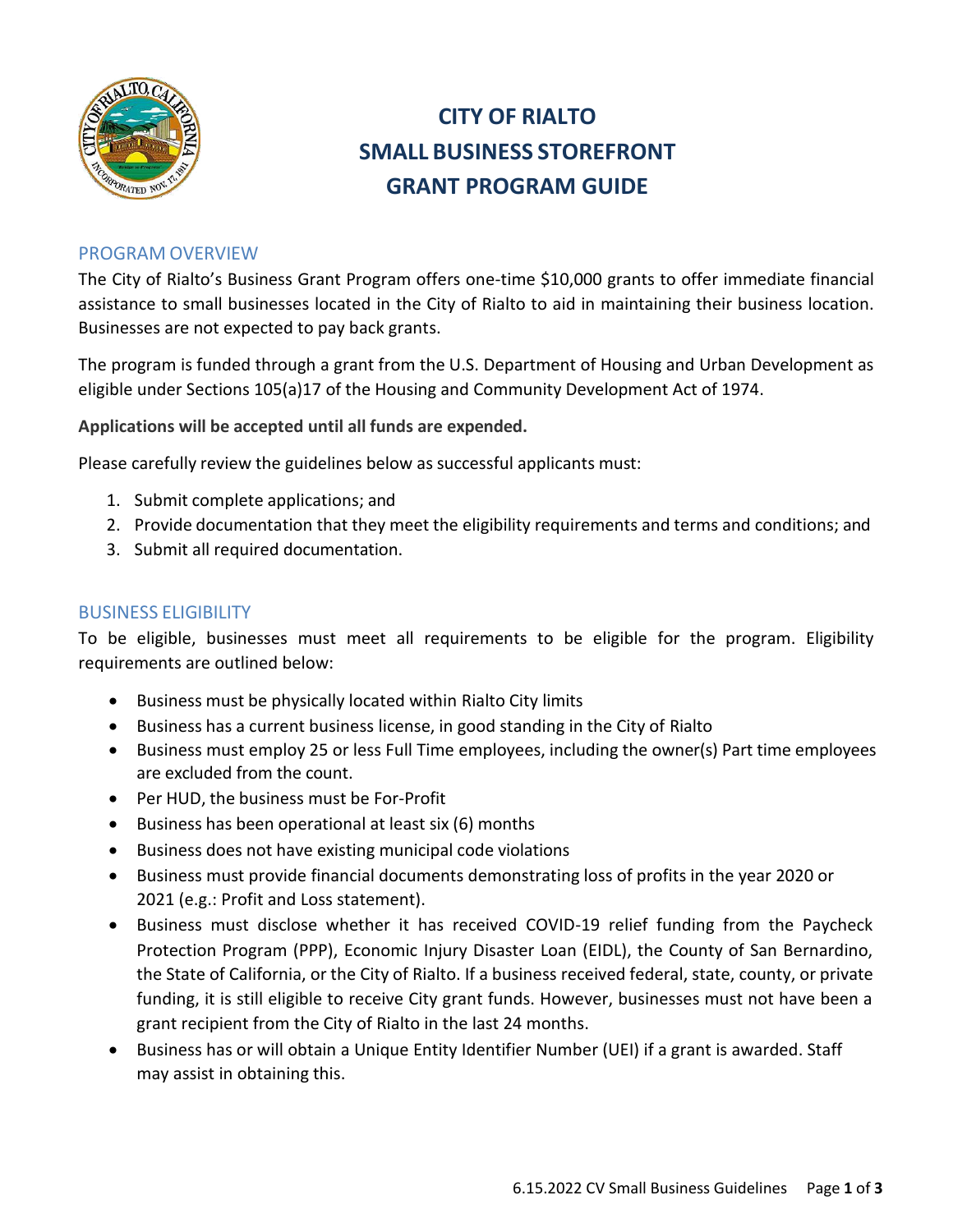

- Meet **one** of the following criteria below:
	- $\circ$  The service activity of the business is primarily residential, where at least 51 % of the residents are LMI persons, and the business' services meet the needs of the service area residents. If the commercial district is composed of stores and businesses that serve local customers that meet the LMI then it qualifies **OR**
	- o Currently employ and retain or will create at least 51% full-time equivalent positions with low-and moderate-income (LMI) persons or in the case of staff turnover, have the identified position filled by LMI person (see details below) **and** demonstrate that without grant assistance the job would be lost.

Previously approved businesses that were grated \$4,000 may reapply for an additional \$6,000 (not to exceed \$10,000) upon demonstration of additional need for funds by providing:

- Current Revenue Loss documents
- Past Due Rent or Utility Bills

# ELIGIBLE USE OF FUNDS

Awarded funds are intended to help businesses pay for their leases/rent. Utilities, PPE, Business Expenses

# INELIGIBLE BUSINESS SECTORS

Due to federal funding restrictions, businesses that fall into the following categories: gaming, liquor or tobacco stores, marijuana dispensaries and manufacturing, and any business or activity that does not comply with local, state or federal laws.

# REQUIRED DOCUMENTATION

For an application to be considered complete, all listed documents must be submitted.

- $\Box$  Completed and signed application
- ☐ Attachment A, Attachment B, and all supplemental required documents for these attachments
- ☐ Form W-9 Request for Taxpayer Identification Number and Certification from landlord
- ☐ 2021 Tax Return, if applicable
- ☐ 2020 Tax Return
- ☐ 2019 Tax Return
- ☐ Profit and Loss Statement for 2019, 2020 or 2021
- $\square$  Payroll Report(s), Tax documents, or other document noting the number of staff employed by business (e.g., 941 Returns)
- ☐ Rent or mortgage statements